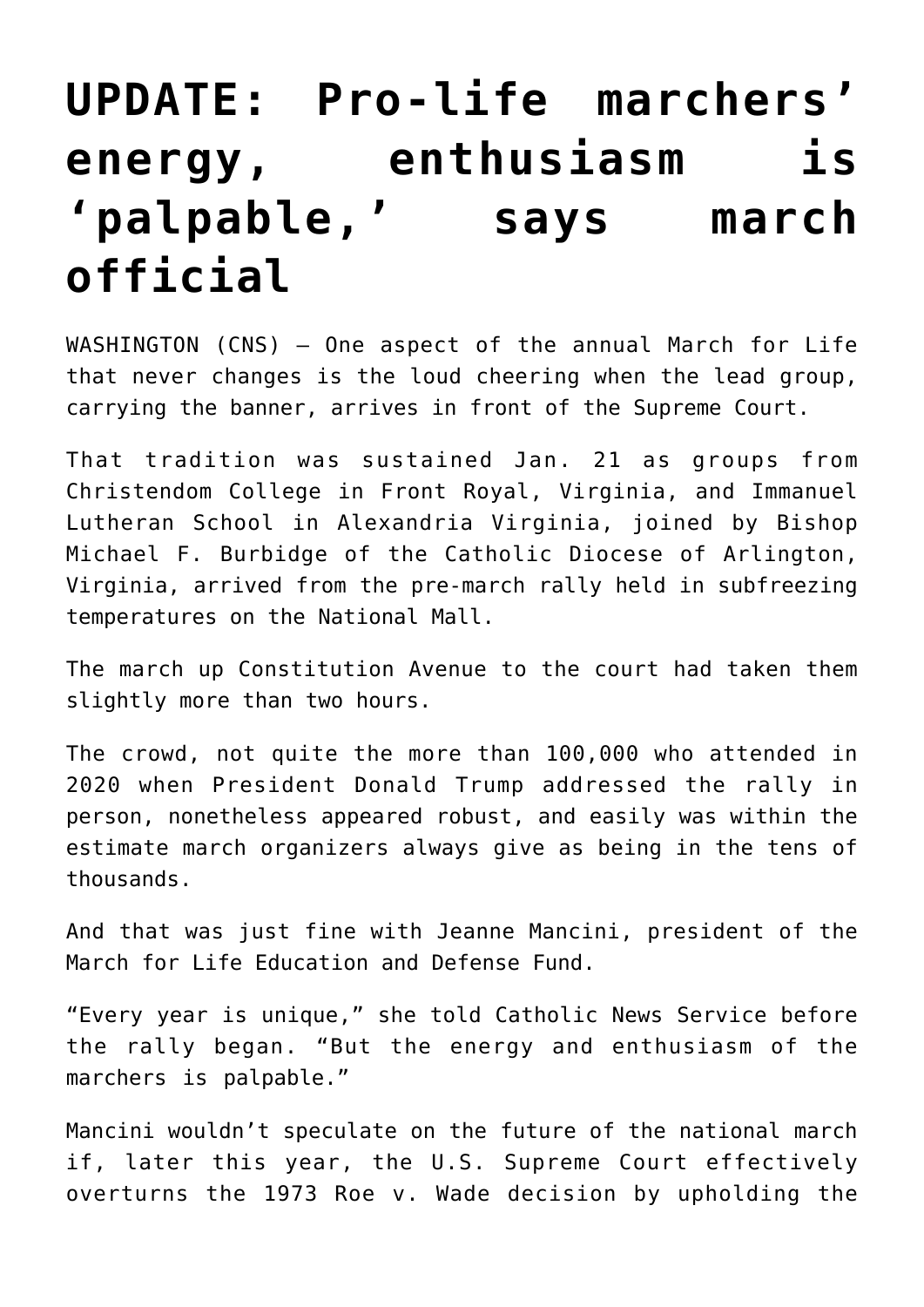Mississippi abortion law in Dobbs v. Jackson Women's Health Organization.

But there's one plan in place if that occurs.

Overturning Roe would return all abortion restrictions to the states. So Mancini said the plan is to have statewide marches established in all 50 states over the next seven years. There are currently a handful of state marches, an effort that began six years ago.

Jeff Hunt, director of the Centennial Institute, a think tank attached to Colorado Christian University, said he thought legalized abortion was a nonstarter with the young people who have dominated March for Life for many years.

"Many of them grew up with their brother's or sister's sonogram taped to the refrigerator door, " he said. "I think that's shaping the idea that a child is not a bunch of cells you can kill."

He thought the current generation of young people is "naturally more pro-life than previous generations."

Marianne Hofer, coordinator of the student pilgrimage from the University of Mary in Bismarck, North Dakota, said, "We're extremely excited. We're very honored to be here at a time when Roe could be overturned."

The university sent 230 students. Hofer estimated that about half were at their first March for Life.

The march was briefly delayed after it got underway when members of Patriot Front, known as a white nationalist hate group, attempted to march alongside. But they were quickly dispersed.

"March for Life promotes the beauty, dignity and worth of every human life by working to end the violence of abortion. We condemn any organization that seeks to exclude a person or